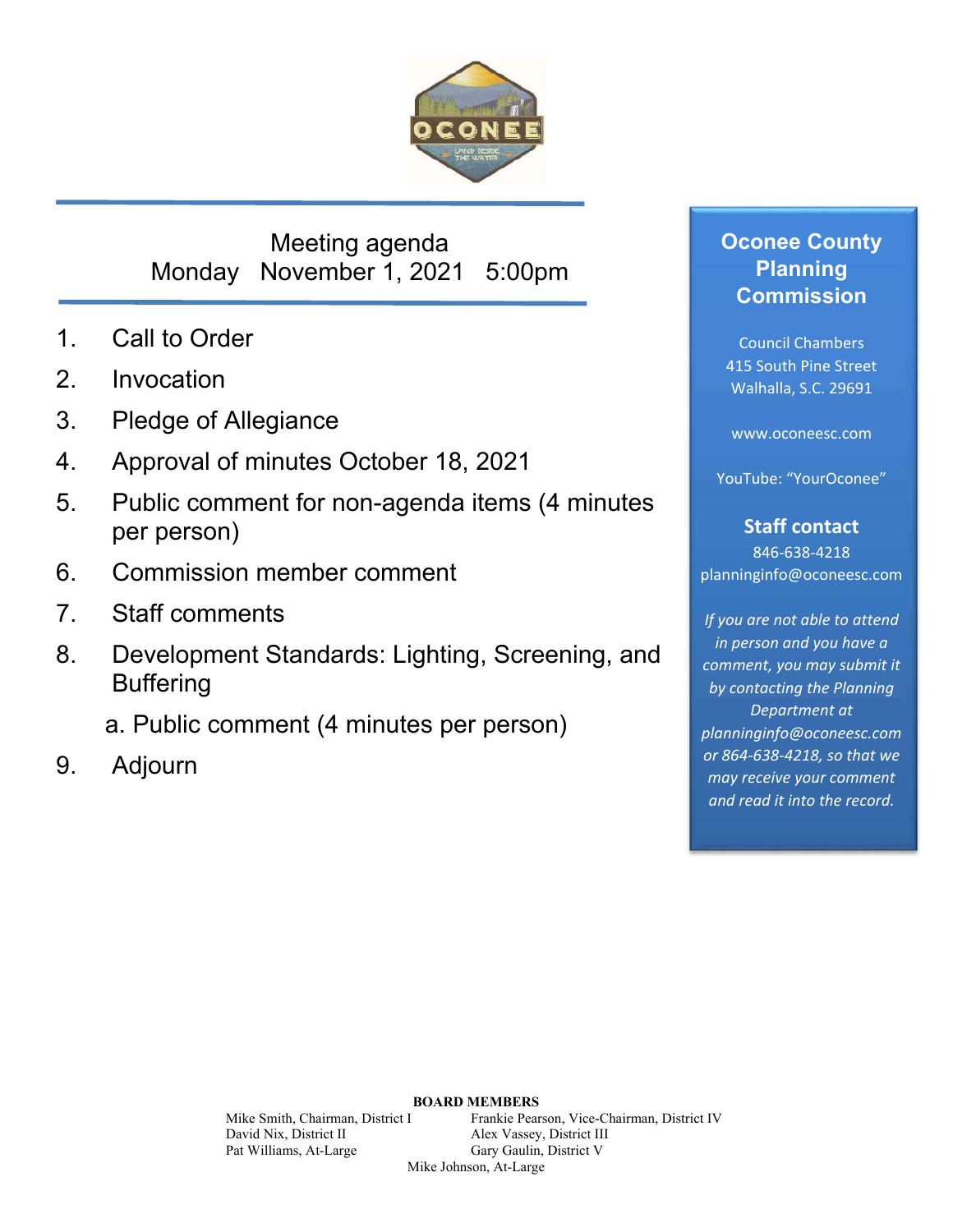OCONEE COUNTY PLANNING COMMISSION

415 South Pine Street - Walhalla, SC



TEL (864) 638-4218 FAX (864) 638-4168

#### **Minutes**

5:00 pm- Monday, October 18, 2021 Council Chambers - Oconee County Administrative Complex

#### **Members Present**

Alex Vassey Mike Johnson Pat Williams David Nix Gary Gaulin

Mike Smith Frankie Pearson

#### **Staff Present**

Vivian Kompier

#### **Media Present**

Lauren Pierce – The Journal

- 1. Call to order Mr. Smith called meeting to order at 5:00 PM.
- 2. Invocation was led by Mr. Nix.
- 3. Pledge of Allegiance was led by Mr. Vassey.
- 4. Approval of minutes for October 4, 2021 Mr. Pearson made a motion to approve the minutes for October 4<sup>th</sup>; seconded by Mr. Nix. Mr. Smith called for a vote; motion was approved unanimously  $7/0.$
- 5. Public comment (non-agenda items) None
- 6. Commission member comments
	- a. Mr. Smith provided an update on tiny homes issue. No ordinance will be required. There will be an informational section regarding tiny homes added to the website. Mr. Smith wondered out loud why Oconee County was not part of the Greenville Pickens Area Traffic Study. Considering the Planning & Economic Development has asked the Commission to look into curb cuts and auxiliary turn lanes, this study would be a good source of information.
	- b. Mr. Gaulin attended meeting that provided information on Phase I of the City of Walhalla downtown greenway. Mr. Williams asked if the proposed plan addressed downtown traffic it does not.
	- c. Mr. Nix stated that he also attended Walhalla Greenway meeting and is concerned about the City's prioritization of spending.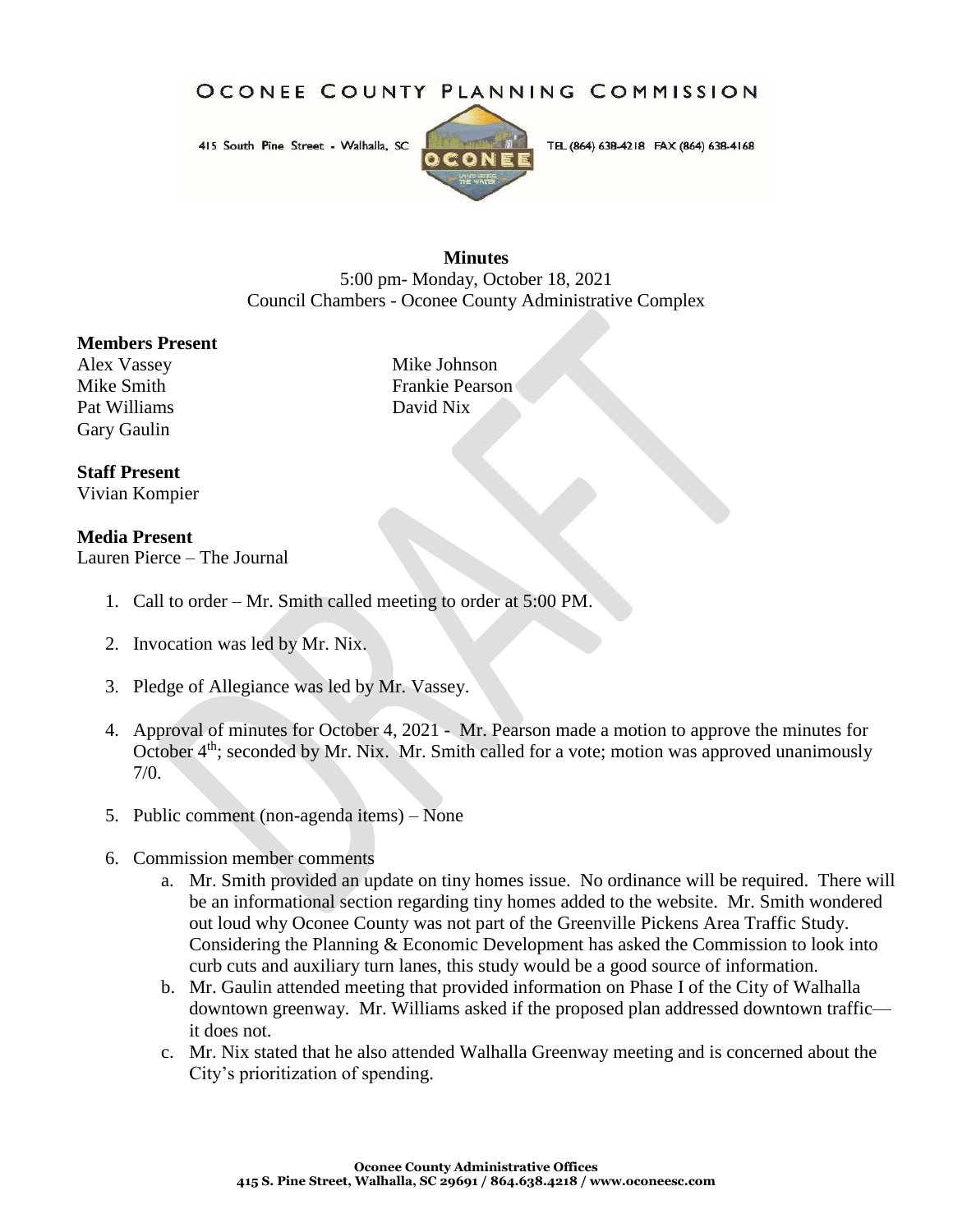- 7. Staff Comments Ms. Kompier provide a map that shows where new addresses are located in the County. Mr. Williams commented that this visual could prove helpful in getting constituents a convenience center in the Troy Valley Area.
- 8. Development Standards Discussion
	- a. Tony Adams, Citizen Mr. Adams expressed his opposition to passing an ordinance that imposes government overreach. Mr. Adams questioned the financial burden the proposed standards would place on any new development projects.
	- b. Mr. Smith read the attached email from Debbie Sewell, Chair of Oconee County Agricultural Advisory Board, into the record.
	- c. Mr. Smith started discussion with a brief background of where we are in the process of developing and adopting Development Standards.
	- d. Mr. Smith made a motion that the Planning Commission create a draft ordinance B of the development standards based on the October 4<sup>th</sup> public hearing and that this version B be further amended after the November  $15<sup>th</sup>$  public hearing. Mr. Gaulin seconded the motion. Discussion included, but was not limited to, clarification of the action required by the Commission if the motion is passed, practicality of amending after the November  $15<sup>th</sup>$  public hearing, and the process of the Commission reporting to County Council. Mr. Smith called for a vote. The motion passed 5/2, with Mr. Pearson and Mr. Nix opposing.
	- e. Discussion to create draft B, section by section, was held. Discussion included, but was not limited to, the following points:
		- i. Definition and use of the word subdivision
		- ii. Addition or subtraction of the word "new" before the word development(s) in the opening paragraph
		- iii. Mr. Smith called for a vote on accepting the first paragraph as it was rewritten; accepted 5/2 with Mr. Pearson and Mr. Nix opposing.
		- iv. No changes were made to the applicability section of the original document.
		- v. No changes were made to the second paragraph of the original document.
		- vi. Addition of definitions. Screening and buffering definitions were taken from other ordinances and the lighting definition was newly created.
		- vii. Discussion on the role of the Board of Zoning Appeals if adjacent property owners mutually agree that the screening and buffering provision is not needed. Proposal to change language in ordinance to: "The buffer and screening requirements may be waived or modified between adjacent property owners through a written, recorded document agreement." A vote found Commission members unanimously agree the language should be changed as above.
		- viii. Critique of the definition of lighting.
		- ix. Mr. Nix made a motion to take a 5-minute break. Mr. Smith called for a vote. The motion passed unanimously.
		- x. Mr. Smith called the meeting back to order.
		- xi. Discussion on the definition of the term "objectionable lighting." Mr. Nix will email definition he found to Ms. Kompier. Ms. Kompier will research and propose a definition to the Commission.
		- xii. Discussion moved to Section 2. Lighting Commission members reviewed Appendix A in Chapter 38 of the Code of Ordinances as a possible reference addition to the Development Standards. Members discussed the opinion that there is too much room for interpretation of the appendix by the Planning Director. Mr. Smith called for a vote to change the word "may" in the highlighted sentence in the Lighting Section of the backup document to "shall." Vote was 4/3 with Mr. Vassey, Mr. Johnson, and Mr.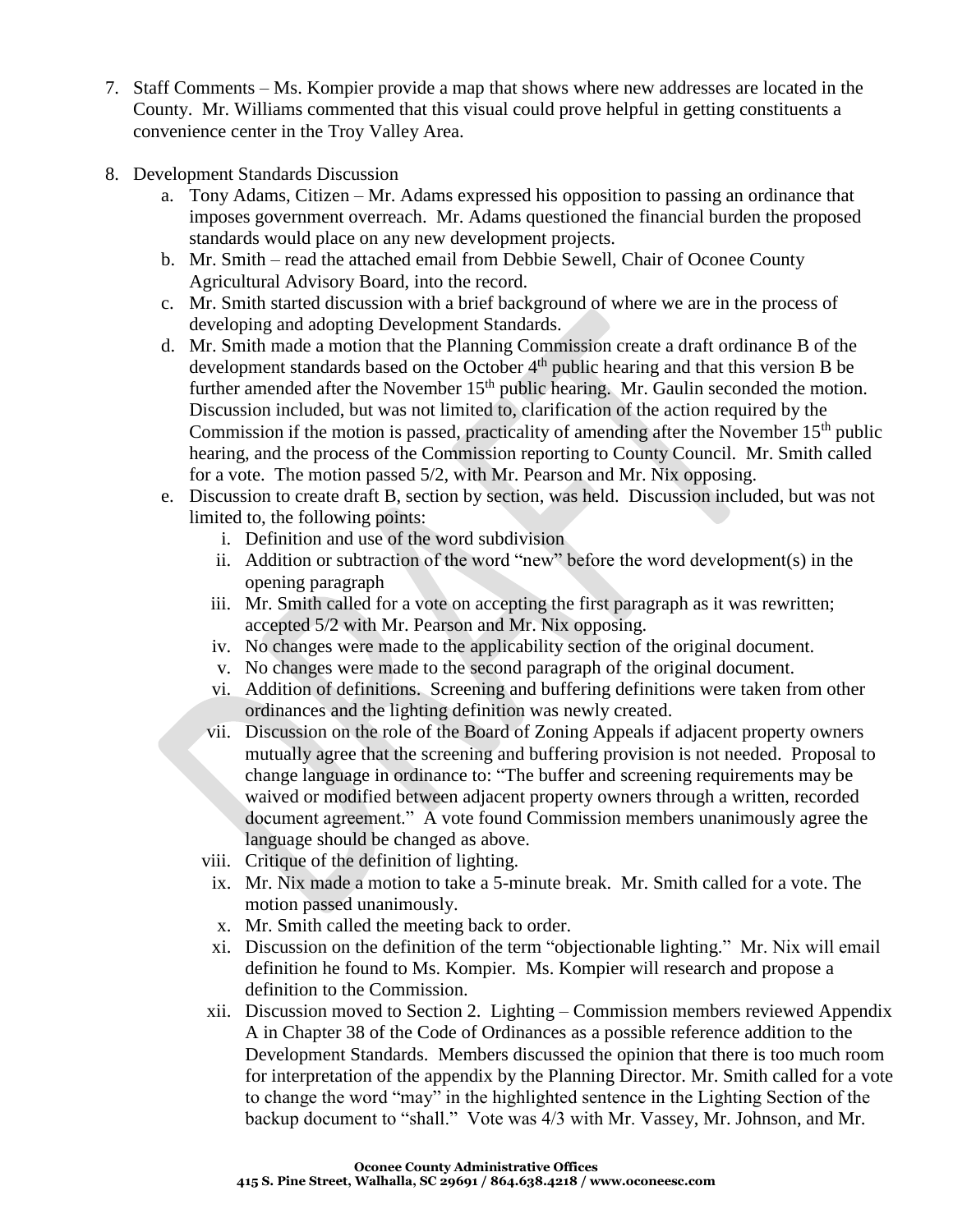Nix opposing. Mr. Gaulin suggested that two precise sentences would make the highlighted sentence better. A period would go after "appendix A" and the next sentence would start with "A light plan..." and change "may" to "shall." Mr. Smith called for a vote and the new revision was approved 7/0.

- xiii. Discussion on Section 3 Screening and Buffering. Suggestion was made to substitute the words "improved area" for development in the first sentence. Mr. Smith called for a vote on the change; the vote was 7/0. The definition of the term "drive lanes" was discussed. The use of the term "other business activities" was discussed. The use of the word "evergreen" was discussed and Commission agreed to strike evergreen where highlighted. Discussion on the minimum buffer size; decided not to change and have public weigh-in during the public hearing. Discussed the use of the term "paved sidewalks," specifically "paved." Discussion on exemptions. It was noted that SCDHEC approved uses in the buffer were deleted from the document.
- xiv. Mr. Johnson made a motion to approve draft ordinance B with requested changes. Mr. Gaulin seconded the motion. Discussion produced a more appropriate motion. Mr. Johnson made a motion to direct staff to make requested changes to draft ordinance B to be reviewed and discussed at the next scheduled Planning Commission meeting. Mr. Smith seconded the motion. The motion passed unanimously 7/0.
- 9. Adjourn Mr. Smith made a motion to adjourn the meeting. Mr. Johnson seconded the motion. Mr. Smith called for a vote. The motion passed unanimously 7/0 at 7:15 PM.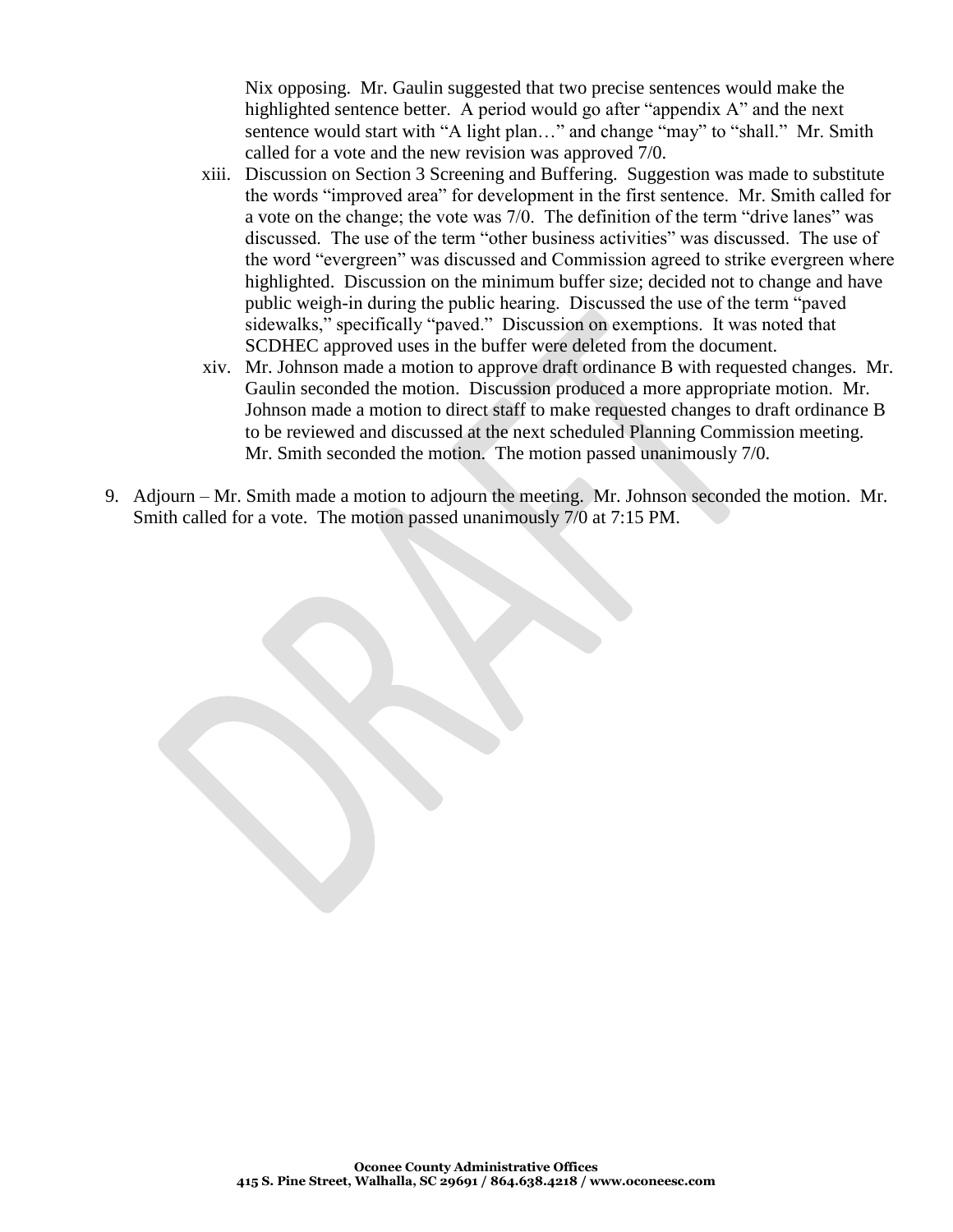The purpose of these standards is to encourage and maintain a harmonious living and business environment between the new development and existing residential, multifamily, agricultural, or forestry uses, the following standards shall be applicable to all developments indicated herein.

#### **1. Applicability**

The owner or their lawfully designated agent of new non-residential, multifamily, and mixed-use developments being developed adjacent to existing residential, multifamily, agricultural, or forestry uses shall be responsible for the installation and maintenance of the lighting, buffering, and screening standards set forth below.

The buffer and screening requirements may be waived or modified between adjacent property owners by agreement and pursuant to a special exception granted by the Oconee County Board of Zoning Appeals.

## **Definitions**

#### Lighting: Equipment made for illumination.

Screening: The use of plant materials and other landscape or architectural elements used separately or in combination to obscure views.

Buffer: A portion of property designated to mitigate impacts between land uses or transportation routes or to protect water features from pollutants.

Development means any manmade change to improved or unimproved real estate including, but not limited to: new homes, building structures, dredging, filling, grading, paving, or excavation operations.

## **2. Lighting**

Lighting devices for lighting of horizontal development such as roadways, sidewalks, entrances and parking areas, and all other outdoor fixtures installed for the permanent illumination of signs, landscaping, and buildings shall be aimed, located, designed, fitted, and maintained so as not to present a hazard to drivers or pedestrians by impairing their ability to safely traverse and so as not to create a nuisance by projecting or reflecting objectionable light skyward, onto a neighboring property or onto a public roadway. Flashing lights are prohibited. Reference to chapter 38, appendix A and a light plan may be required by the Planning Director or their designated representative.

## **3. Screening and buffering**

Screening and a physical separation (buffer) must be provided at least the entire length of the proposed development plus twenty-five percent (25%), or up to the entire length of the shared property line, as determined by the Planning Director or their designee, for the purpose of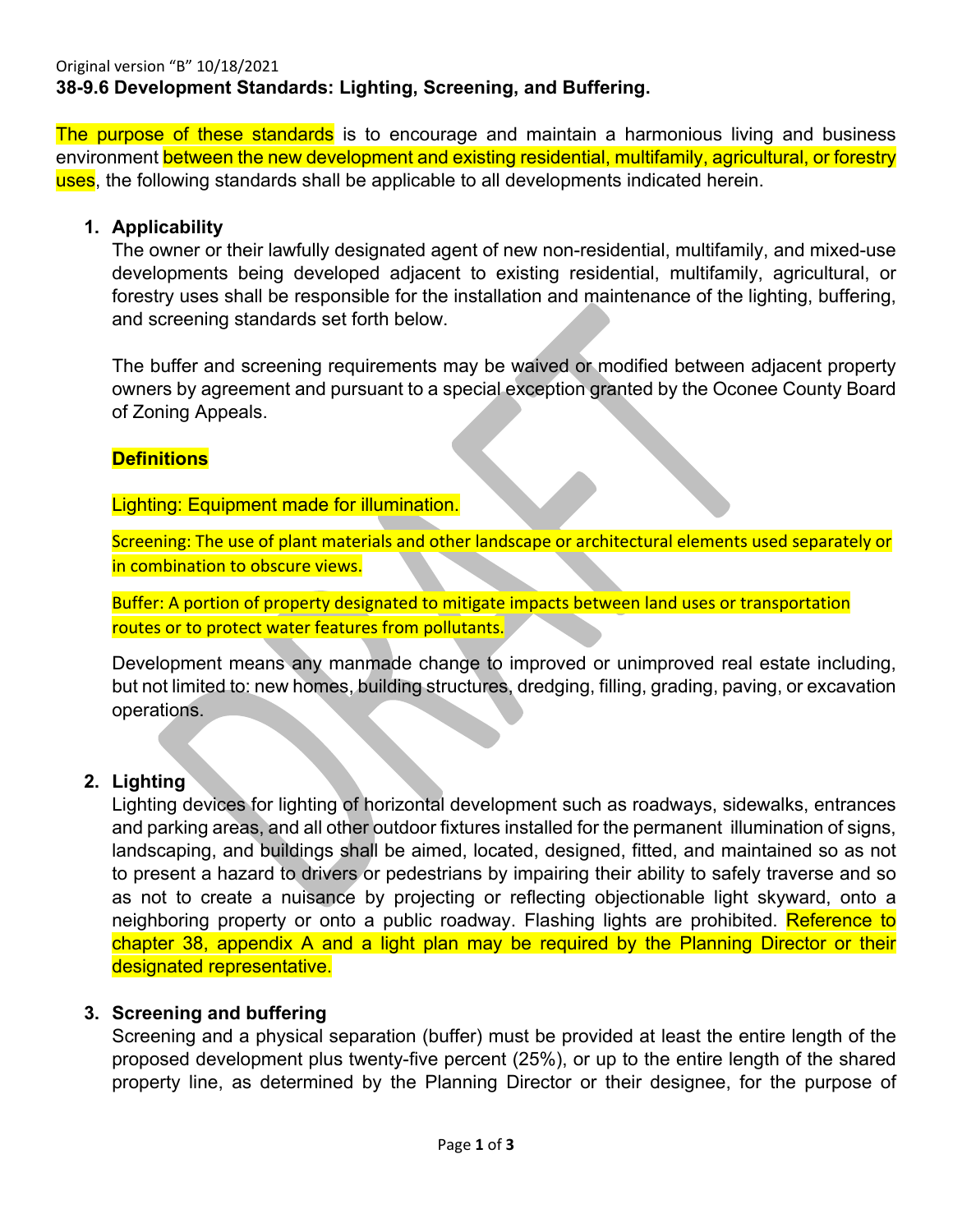Original version "B" 10/18/2021

screening and buffering adjacent activities from view of proposed projects including but not limited to: buildings, solid-waste, parking and drive lanes, outdoor storage, signage, or lighting.

#### a. Screening requirements

The purpose of screening is to provide a visual screen between dissimilar uses. The visual screen shall extend from the ground to a height of at least six feet (6'). Not more than twentyfive percent (25%) of the vertical surface shall be open to allow the passage of air, and any such openings shall be designed to obscure visibility. Required screening should be in place within 180 days when a certificate of completion (CC), or certificate of occupancy (CO) – if required is issued, For other business activities, the screening shall be by mutual agreement with the Planning Director or their designated representative.

Unless otherwise required, the following minimum landscaping and screening provisions will apply.

- 1. A minimum 6-foot-tall wall, fence, berm, evergreen screening plant material, existing evergreen vegetation or a combination of wall, fence, berm or evergreen screening plant material, existing vegetation, with a combined minimum height of six feet (6') above grade shall be used for the purposes of screening.
- 2. If evergreen plant material is used, it must be at least four  $(4)$  feet in height at the time of planting and capable of forming a continuous opaque screen at least six (6) feet in height within one year of planting.
- 3. Existing evergreen vegetation may be utilized provided it provides the screening required as determined by the Planning Director or their designee.
- 4. Fences or walls installed for the purposes of screening shall have a "finished" side toward the adjacent or neighboring properties.
- b. Buffer requirements

A buffer is a physical separation by distance between the new development and the adjacent property lines. This is not in addition to any underlying zoning district setbacks.

| Buffer width            |                        |
|-------------------------|------------------------|
| Acreage of proposed use | Minimum size of buffer |
| Less than 0.5 acres     | 5 feet                 |
| $0.5-2$ acres           | 15 feet                |
| More than 2 acres       | 25 feet                |
|                         |                        |

- c. Uses permitted in the buffer:
	- Vegetation and landscaping
	- Storm water drainage easements and any necessary drains, culverts, riprap, etc.
	- Permitted signage
	- **Paved** Sidewalks
	- Shared-use driveways/lanes between adjacent property
	- Parking lot stub outs (not parking lots) for the purposes of connectivity

#### **4. Exemptions**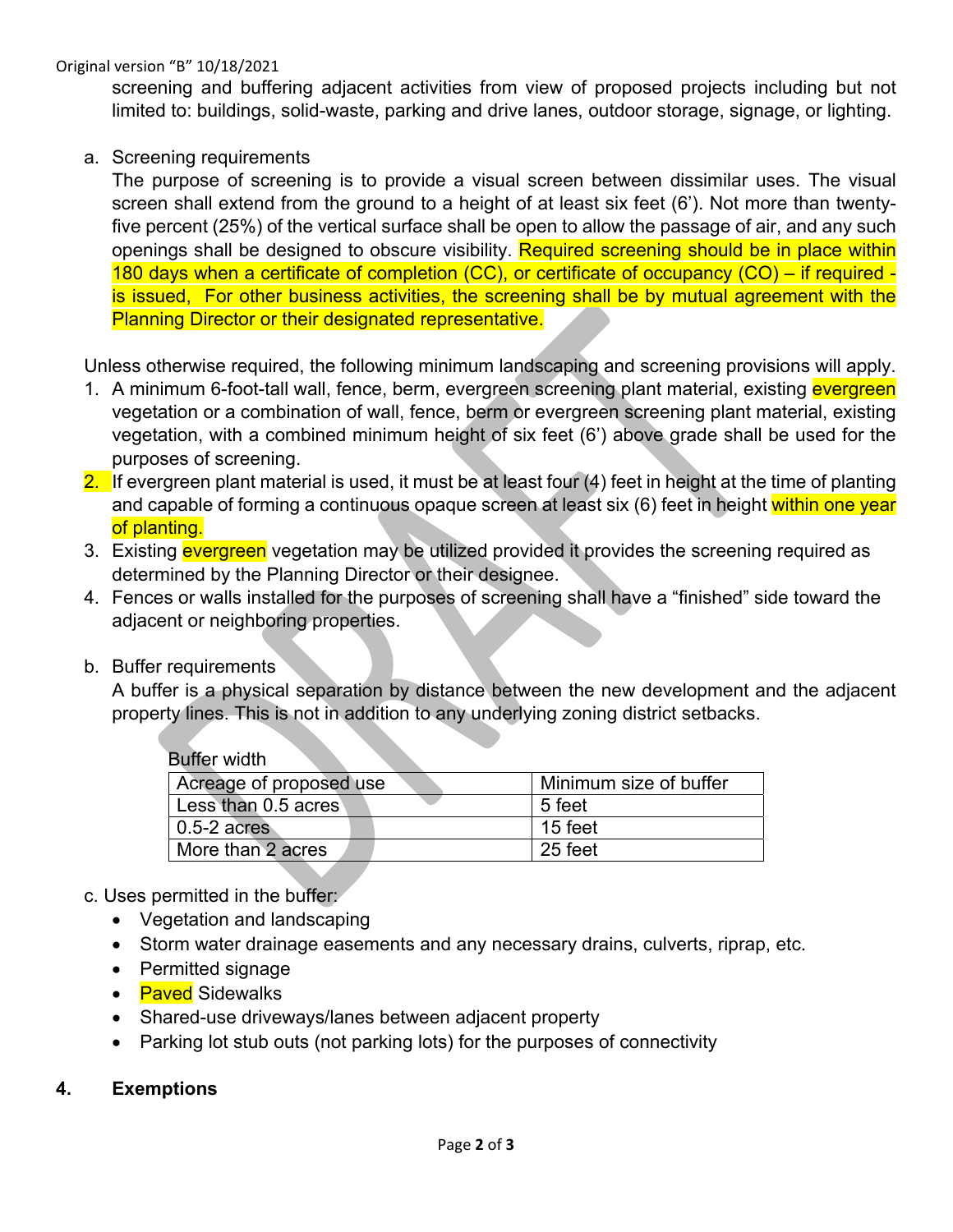#### Original version "B" 10/18/2021

- a. Agricultural and Forestry uses as defined by S.C. Code § 46-45-10, et seq., sometimes referred to as the South Carolina Right to Farm Act, and S.C. Code § 48-23-205, et seq., sometimes referred to as the South Carolina Right to Practice Forestry Act.
- b. The screening and buffering requirements are not required in the following circumstances:
	- Property lines within/adjacent to public or private rights of ways/easements.
	- Property lines within/adjacent to permanent waterbodies.
	- Multi-tenant malls/town centers/ developments or Planned Development Districts for internal property lines. Property lines adjacent to properties outside of the development are required to adhere to the standards of this ordinance.
	- Private recreation facilities within a residential subdivision and not adjacent to properties outside of the subdivision.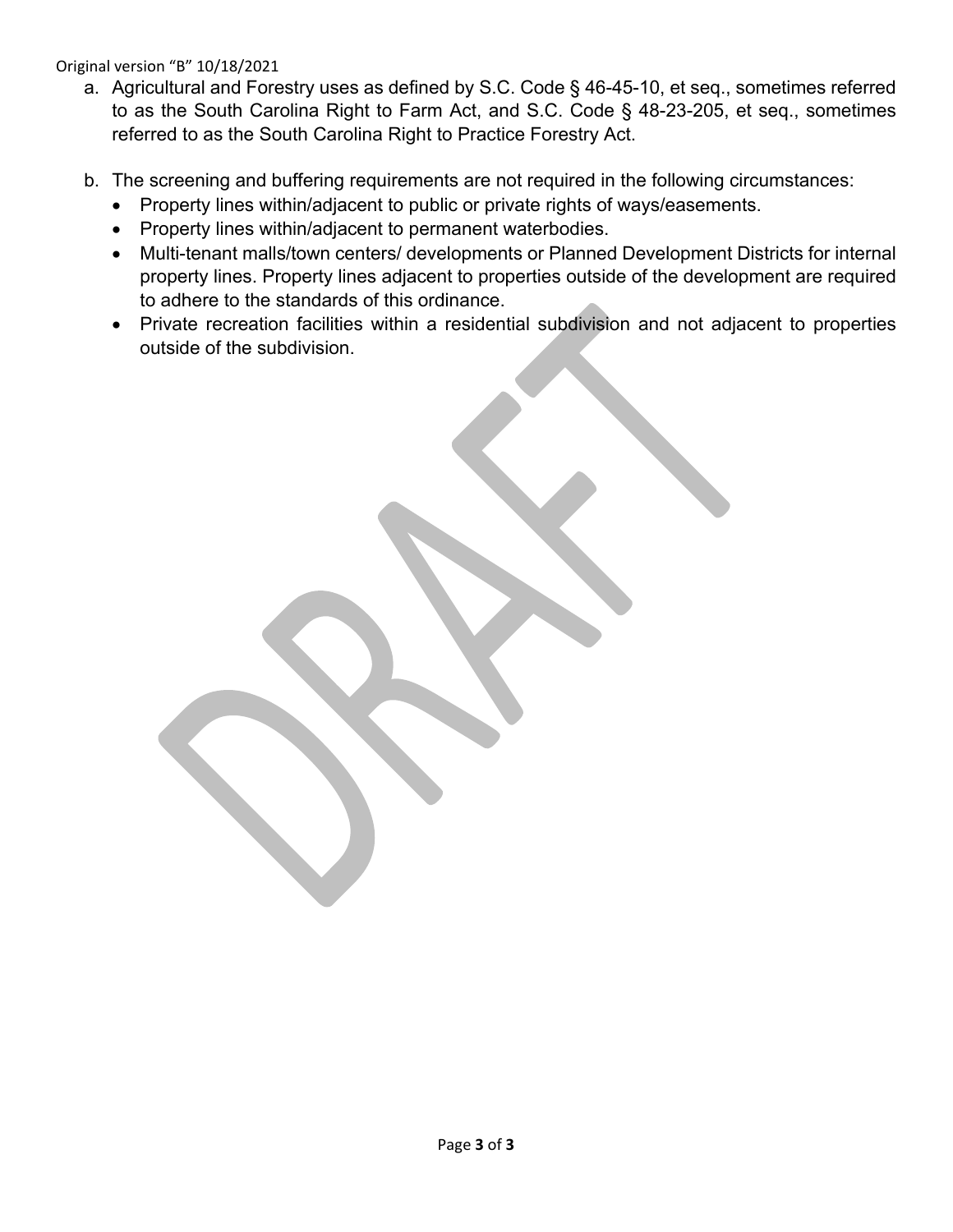The purpose of these standards is to encourage and maintain a harmonious living and business environment between the new development and existing residential, multifamily, agricultural, or forestry uses, the following standards shall be applicable to all new developments indicated herein.

## **1. Applicability**

The owner or their lawfully designated agent of new non-residential, multifamily, and mixed-use developments being developed adjacent to existing residential, multifamily, agricultural, or forestry uses shall be responsible for the installation and maintenance of the lighting, buffering, and screening standards set forth below.

The buffer and screening requirements may be waived or modified between adjacent property owners through a written, recorded document agreement.

*The buffer and screening requirements may be waived or modified between adjacent property owners through a written agreement, properly signed by both parties and witnessed, which specifically details the nature of the terms agreed upon. The agreement must be recorded in the Office of the Register of Deeds for Oconee County, and a copy must be filed with the Oconee County Planning Department.* 

## **Definitions**

Buffer: A portion of property designated to mitigate impacts between land uses or transportation routes or to protect water features from pollutants.

Development: Any manmade change to improved or unimproved real estate including, but not limited to: new homes, building structures, dredging, filling, grading, paving, or excavation operations.

Lighting: Equipment made for illumination.

Objectionable Direct Glare Source: Glare resulting from excessive levels of illumination or insufficiently shielded light source emanating from light fixtures in the field of view where lens, lamp, or reflector is offensively visible above a height of five (5) feet at a property line or public roadway.

Screening: The use of plant materials and other landscape or architectural elements used separately or in combination to obscure views.

## **2. Lighting**

Lighting devices for lighting of horizontal development such as roadways, sidewalks, entrances and parking areas, and all other outdoor fixtures installed for the permanent illumination of signs, landscaping, and buildings shall be aimed, located, designed, fitted, and maintained so as not to present a hazard to drivers or pedestrians by impairing their ability to safely traverse and so as not to create a nuisance by projecting or reflecting objectionable light skyward, onto a neighboring property or onto a public roadway. Flashing lights are prohibited. A light plan shall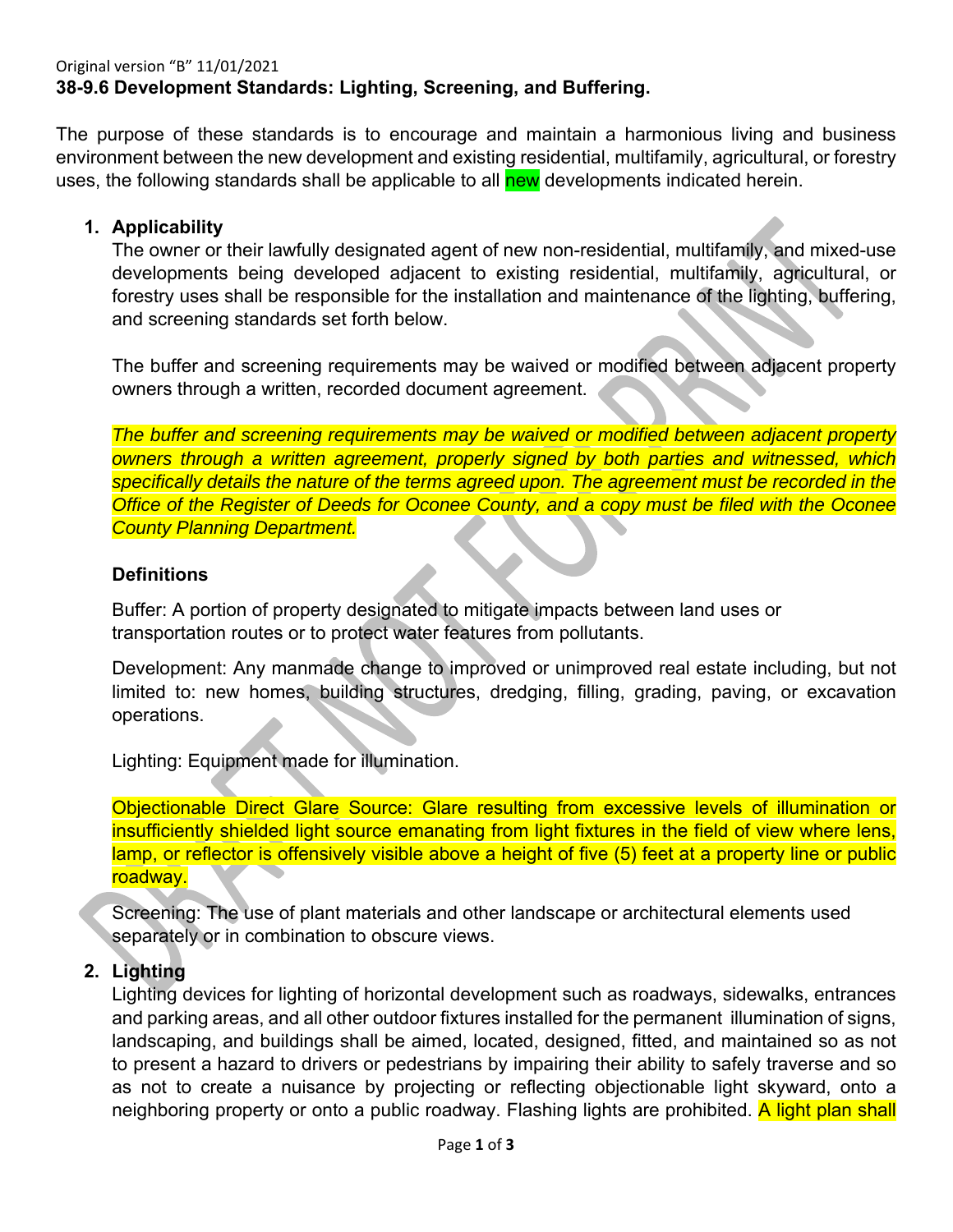be required by the Planning Director or their designated representative referencing Chapter 38, appendix A, section (c) Lighting standards,1-7 of the Oconee County Code of Ordinances.

#### **3. Screening and buffering**

Screening and a physical separation (buffer) must be provided at least the entire length of the proposed *improved area* plus twenty-five percent (25%), or up to the entire length of the shared property line, as determined by the Planning Director or their designee, for the purpose of screening and buffering adjacent activities from view of proposed projects including but not limited to: buildings, solid-waste, parking and drive lanes, outdoor storage, signage, or lighting.

#### a. Screening requirements

The purpose of screening is to provide a visual screen between dissimilar uses. The visual screen shall extend from the ground to a height of at least six feet (6'). Not more than twentyfive percent (25%) of the vertical surface shall be open to allow the passage of air, and any such openings shall be designed to obscure visibility. Required screening should be in place within 180 days when a certificate of completion (CC), or certificate of occupancy (CO) – if required is issued, For other business activities, the screening shall be by mutual agreement with the Planning Director or their designated representative.

Unless otherwise required, the following minimum landscaping and screening provisions will apply.

1. A minimum 6-foot-tall wall, fence, berm, evergreen screening plant material, existing vegetation or a combination of wall, fence, berm or evergreen screening plant material, existing vegetation, with a combined minimum height of six feet (6') above grade shall be used for the purposes of screening.

If evergreen plant material is used, it must be at least four (4) feet in height at the time of planting and capable of forming a continuous opaque screen at least six (6) feet in height within one year of planting.

- 2. Existing vegetation may be utilized provided it provides the screening required as determined by the Planning Director or their designee.
- 4. Fences or walls installed for the purposes of screening shall have a "finished" side toward the adjacent or neighboring properties.

#### b. Buffer requirements

A buffer is a physical separation by distance between the new development and the adjacent property lines. This is not in addition to any underlying zoning district setbacks.

| <b>Buffer width</b>     |                        |
|-------------------------|------------------------|
| Acreage of proposed use | Minimum size of buffer |
| Less than 0.5 acres     | 5 feet                 |
| $0.5-2$ acres           | 15 feet                |
| More than 2 acres       | 25 feet                |

c. Uses permitted in the buffer: